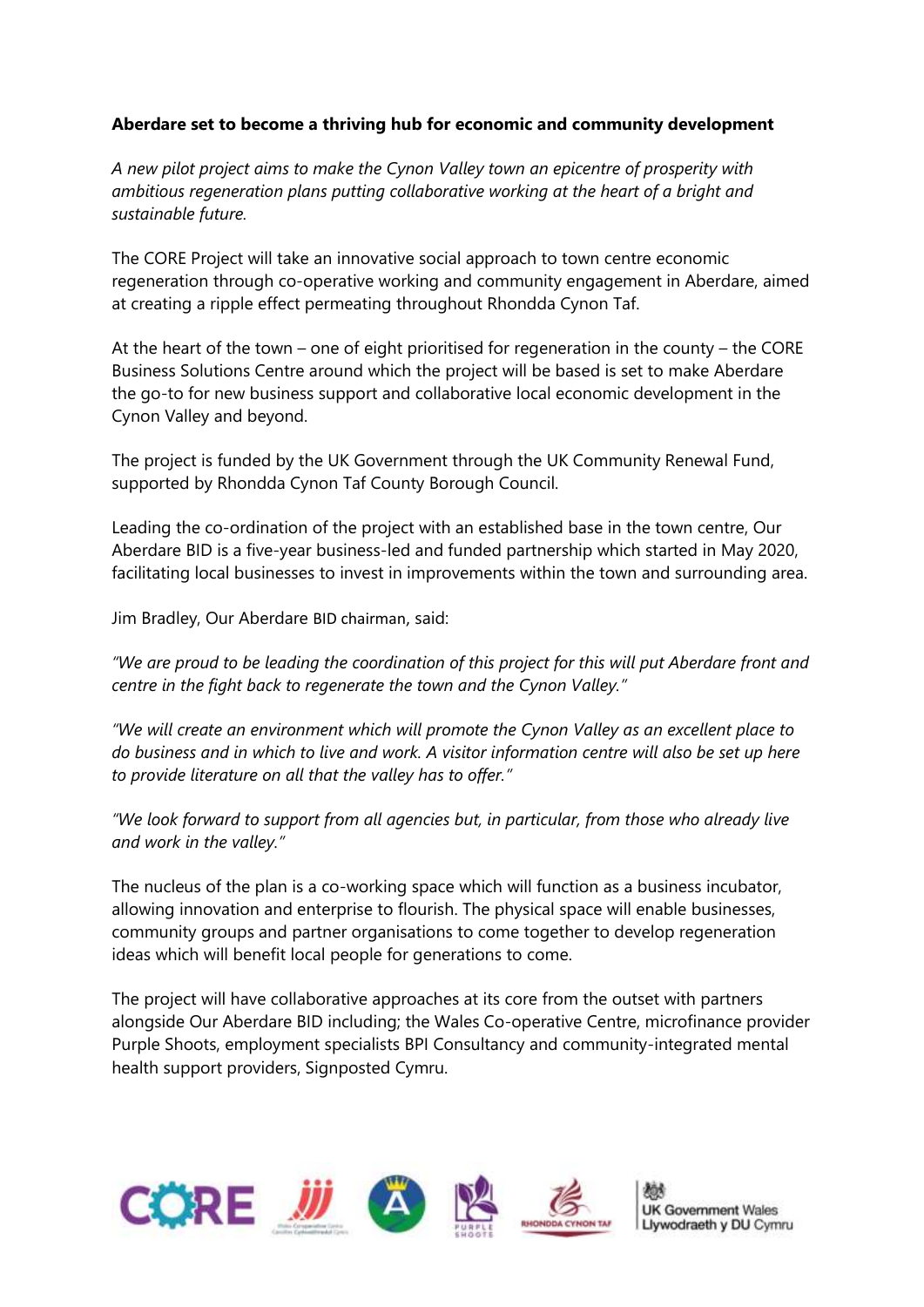Wales Co-operative Centre CEO, Derek Walker, said:

*"We are delighted to be leading this project, which will actively encourage a collaborative approach to community regeneration in Aberdare and the Cynon Valley. Working with a number of partner organisations, we will create a space and provide support for new local businesses to set up and to flourish. The project will improve lives and livelihoods throughout the area."*

Specialist support will be offered through a variety of activities, events and innovative workshops, including community enterprise days specifically focusing on social enterprise and purpose-led business development.

From its earliest stages, the pilot proposal proved popular with the backing of more than 270 local businesses within the Aberdare Business Improvement District. It has also received parliamentary support for its capacity to positively affect the community for generations to come. Speaking about the project gaining the green light, Beth Winter, Labour MP for Cynon Valley, said:

*"The world of work is changing and so are our town centres. A shared working space will bring people into Aberdare Town Centre and promote entrepreneurism and innovation in our communities."*

*"If people who would otherwise be commuting out of the valley were enabled to spend their time and money in the town centre, the knock on effect could be really important for the local economy."*

*"This is incredibly exciting news and I'd like to put on record my thanks to Our Aberdare BID and the Wales Co-operative Centre for the hard work that went into securing this funding."*

The multi-purpose space will support local networking and collaboration between local people while encouraging visitor footfall from those further afield – all with the key aim of growing an inclusive local circular economy by uplifting all commerce in the area.

The new hub will also act as an access point to a variety of ongoing business advice services from Social Business Wales and Big Ideas Wales among others – facilitated by Our Aberdare BID in their role as co-ordinators of the hub's overall operation. Our Aberdare BID Manager, Dawn Penny, said:

*"The overall aim of our project is to improve the prosperity of our town, aiding its regeneration and sustainability. Strengthening the voice of our levy members, business and local community on matters that affect us."*

*"By creating a hub in Aberdare to include an information and solutions centre for businesses and visitors and co-working space, we will bring our community together to create the indelible developments they want to see."*

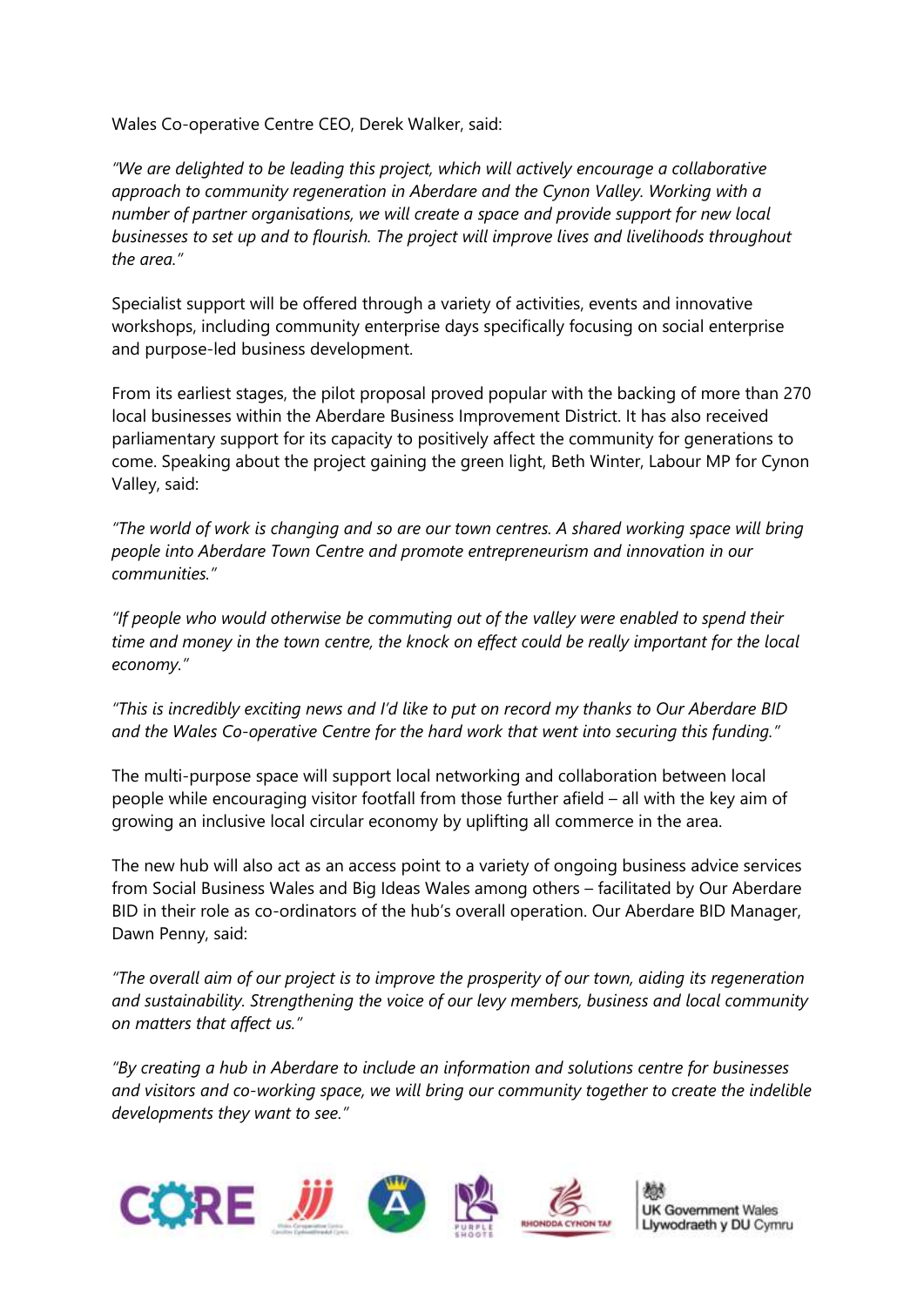With funding from the Community Renewal Fund to kick-start the project and ambitious plans to develop opportunities for investment in skills and employment, the aim is to attract further investment into Aberdare town centre.

As a longstanding supporter of Our Aberdare BID and providing endorsement for the pilot project from its earliest stages, Vikki Howells, Member of the Senedd for Cynon Valley, said:

*"It was a pleasure to support Aberdare BID with their application for funding from the UK Government's Community Renewal Fund. I'm delighted that this application has been a success and that funding has been awarded for the BID to develop a town centre hub from which they can support local businesses. Local independent businesses are the backbone of our town centre, and I've no doubt that with the support of the BID we will see more businesses grow and thrive."*

A dedicated project team will have the collective responsibility for identifying and raising awareness of community development-based investment opportunities as well as allocating seed capital to get new and expanding businesses on the road to sustainable success.

Grants of up to £10,000 will be available for new or existing businesses and supported constituted groups to develop solutions that have a positive impact on the climate, environment and community. Overseeing this element of the project is Purple Shoots, a registered charity based in Rhondda Cynon Taf. CEO, Karen Davies, said:

*"This project is a great chance for us to focus our efforts in the Cynon Valley. At Purple Shoots, we've spent the last eight years helping brilliant businesspeople who have struggled to find support elsewhere to get their new ventures started."*

*"We've also worked with groups of people to develop friendships, support and enterprising ideas in our Self Reliant Groups."*

*"Climate change and supporting the environment are huge issues for everyone and we can't wait to see what great ideas the people of the Cynon Valley have and help them through the process of getting up and running and also positively impacting the community."*

People power will be the focal point of development plans, empowering and uniting individuals with a shared vision, particularly those currently unemployed or at risk of redundancy.

Vocational courses and learning programmes will be available across subjects from leadership and management to marketing, income diversification and lean manufacturing. Mark Adams, Director of training providers, BPI Consultancy, said:

*"Empowerment through personal and professional development is key to our work and will fit into the objectives of the CORE Project perfectly. The CMI-recognised Empowering Employees to Peak Potential (E²2P²) courses in particular will put self-starters looking at establishing a* 

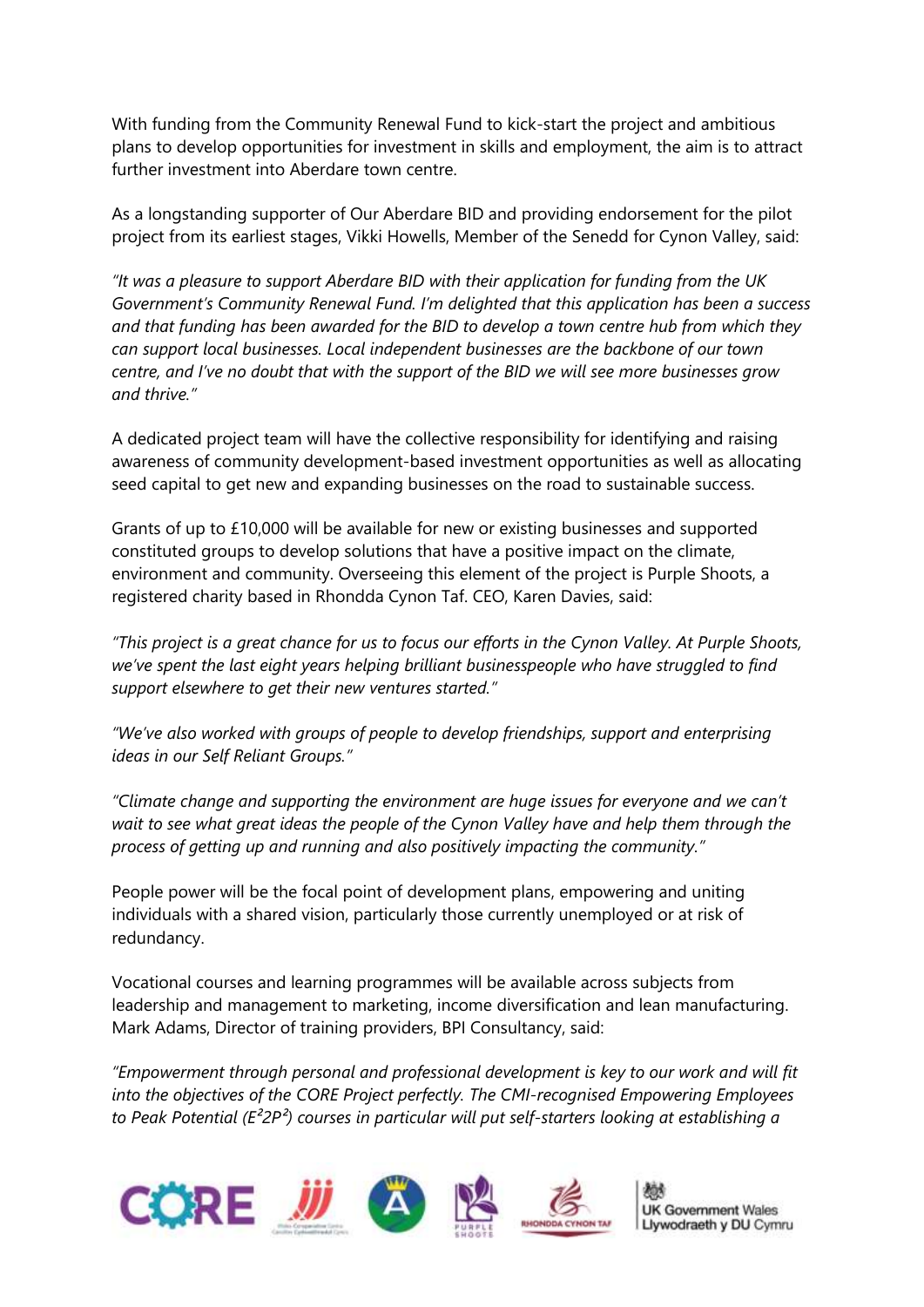*new business on the road to success, complementing the additional business support available through the project."*

Alongside empowerment, an edict to improve well-being is woven into the plan as a cornerstone of the project, ensuring longevity is embedded within ongoing regeneration work.

One-to-one well-being sessions will also be available in order to ensure a person-centred approach to business resilience. Darren Thomas of Signposted Cymru, said:

"We're really pleased to be a part of this project to help local people manage their well-being. *Work life balance is essential for good mental and physical health."*

*"Our involvement will not only encourage and support balanced workplace well-being but will also compliment other professional support available through our immediate interventions for people who may need support with their mental health."*

Discussing the reach and ambition of the multi-faceted collaboration initiative into the future, project manager, Tom Addiscott, said:

*"This project is a really exciting opportunity for local people and businesses in Aberdare and the Cynon Valley, with a place-based business incubator that will encourage learning, collaboration and facilitate local solutions to current local and global challenges."* 

*"The long-term aim is to facilitate a new bottom-up approach to town centre regeneration through enabling the development of businesses, jobs, community ownership of buildings and a strengthened local circular economy which directly benefits all those with a stake in it."*

*"I'm really pleased that the Wales Co-operative Centre and our amazing partners can now mobilise our collective strengths to bring this pilot project to life – a project that will be codelivered, co-owned and make a real difference to local people throughout Aberdare and beyond."*

Find out more and book free onto our business development workshops. Search Wales Cooperative Centre on Eventbrite or go directly to: [https://www.eventbrite.co.uk/o/wales-co](https://www.eventbrite.co.uk/o/wales-co-operative-centre-1591791082)[operative-centre-1591791082](https://www.eventbrite.co.uk/o/wales-co-operative-centre-1591791082)

## **ENDS**

## **Notes to editors:**

For further details and interview requests, please contact Ben Bostock, Commercial Assistant at the Wales Co-operative Centre on: [ben.bostock@wales.coop](mailto:ben.bostock@wales.coop)